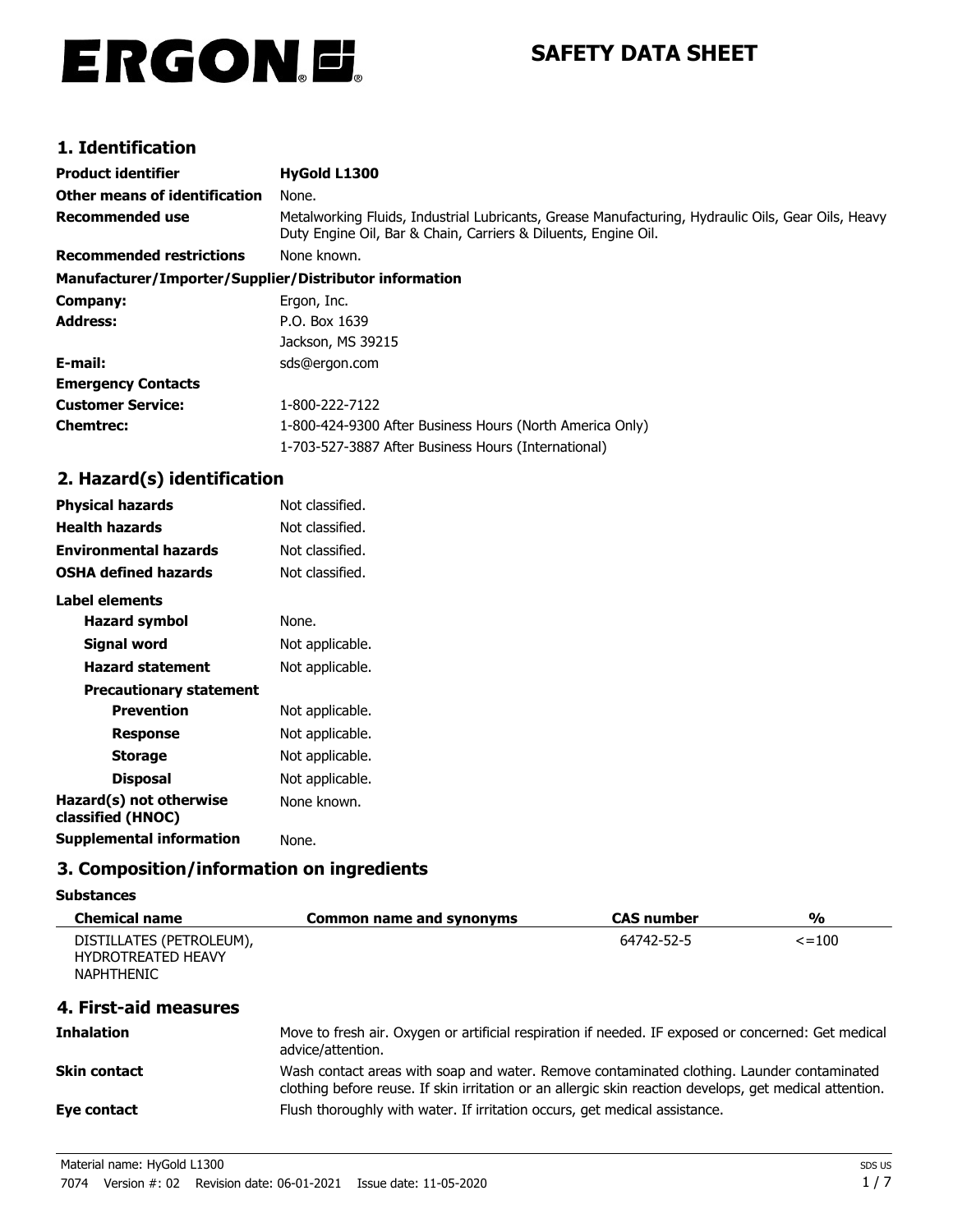| <b>Ingestion</b>                                                                    | Do NOT induce vomiting. If vomiting occurs naturally, have victim lean forward to reduce risk of<br>aspiration. Call a poison control center immediately.                                                                                                                                                                                                                                                                                                         |
|-------------------------------------------------------------------------------------|-------------------------------------------------------------------------------------------------------------------------------------------------------------------------------------------------------------------------------------------------------------------------------------------------------------------------------------------------------------------------------------------------------------------------------------------------------------------|
| <b>Most important</b><br>symptoms/effects, acute and<br>delayed                     | Defatting of the skin.                                                                                                                                                                                                                                                                                                                                                                                                                                            |
| <b>Indication of immediate</b><br>medical attention and special<br>treatment needed | Treat symptomatically.                                                                                                                                                                                                                                                                                                                                                                                                                                            |
| <b>General information</b>                                                          | Contact physician if discomfort continues.                                                                                                                                                                                                                                                                                                                                                                                                                        |
| 5. Fire-fighting measures                                                           |                                                                                                                                                                                                                                                                                                                                                                                                                                                                   |
| Suitable extinguishing media                                                        | Halon. Dry chemicals. Foam. Carbon dioxide (CO2). Water spray or fog. Do not use water jet as an<br>extinguisher, as this will spread the fire.                                                                                                                                                                                                                                                                                                                   |
| <b>Unsuitable extinguishing</b><br>media                                            | Do not use water jet as an extinguisher, as this will spread the fire.                                                                                                                                                                                                                                                                                                                                                                                            |
| <b>Specific hazards arising from</b><br>the chemical                                | No unusual fire or explosion hazards noted.                                                                                                                                                                                                                                                                                                                                                                                                                       |
| <b>Special protective equipment</b><br>and precautions for<br>firefighters          | Wear full protective clothing, including helmet, self-contained positive pressure or pressure demand<br>breathing apparatus, protective clothing and face mask.                                                                                                                                                                                                                                                                                                   |
| <b>Fire fighting</b><br>equipment/instructions                                      | Cool containers exposed to flames with water until well after the fire is out. Firefighters must use<br>standard protective equipment including flame retardant coat, helmet with face shield, gloves,<br>rubber boots, and in enclosed spaces, SCBA. Use pressurized air mask if product is involved in a<br>fire.                                                                                                                                               |
| <b>General fire hazards</b>                                                         | No unusual fire or explosion hazards noted. Flammability Class: Combustible IIIB                                                                                                                                                                                                                                                                                                                                                                                  |
| 6. Accidental release measures                                                      |                                                                                                                                                                                                                                                                                                                                                                                                                                                                   |
| <b>Personal precautions,</b><br>protective equipment and<br>emergency procedures    | Keep unnecessary personnel away. Local authorities should be advised if significant spillages cannot<br>be contained. Wear appropriate protective equipment and clothing during clean-up. Do not touch<br>damaged containers or spilled material unless wearing appropriate protective clothing. Ensure<br>adequate ventilation.                                                                                                                                  |
| <b>Methods and materials for</b><br>containment and cleaning up                     | Large Spills: ELIMINATE all ignition sources (no smoking, flares, sparks or flames in immediate<br>area). Stop the flow of material, if this is without risk. Dike the spilled material, where this is<br>possible. Cover with plastic sheet to prevent spreading. Absorb in vermiculite, dry sand or earth or<br>absorbent material then place into containers. Following product recovery, flush area with water.                                               |
|                                                                                     | Small Spills: Wipe up with absorbent material (e.g. cloth, fleece). Clean surface thoroughly to<br>remove residual contamination.                                                                                                                                                                                                                                                                                                                                 |
|                                                                                     | Never return spills in original containers for re-use. For waste disposal, see section 13 of the SDS.                                                                                                                                                                                                                                                                                                                                                             |
| <b>Environmental precautions</b>                                                    | Prevent further leakage or spillage if safe to do so. Prevent entry into waterways, sewer, basements<br>or confined areas. Avoid discharge to the aquatic environment. Contact local authorities in case of<br>spillage to drain/aquatic environment. Avoid discharge into drains, water courses or onto the<br>ground. If this material is spilled into navigable waters and creates a visible sheen, it is reportable<br>to the National Response Center.       |
| 7. Handling and storage                                                             |                                                                                                                                                                                                                                                                                                                                                                                                                                                                   |
| <b>Precautions for safe handling</b>                                                | DO NOT handle, store or open near an open flame, sources of heat or sources of ignition. Protect<br>material from direct sunlight. Do not breathe dust/fume/gas/mist/vapors/spray. Wash hands after<br>handling and before eating. Do not get this material in contact with eyes. Avoid contact with skin.<br>Avoid prolonged exposure. All handling to take place in well-ventilated area. Shower after work.<br>Remove and wash contaminated clothing promptly. |
| <b>Conditions for safe storage,</b><br>including any<br>incompatibilities           | Store locked up. Keep away from heat, sparks and open flame. Store in a well-ventilated place. Use<br>care in handling/storage.                                                                                                                                                                                                                                                                                                                                   |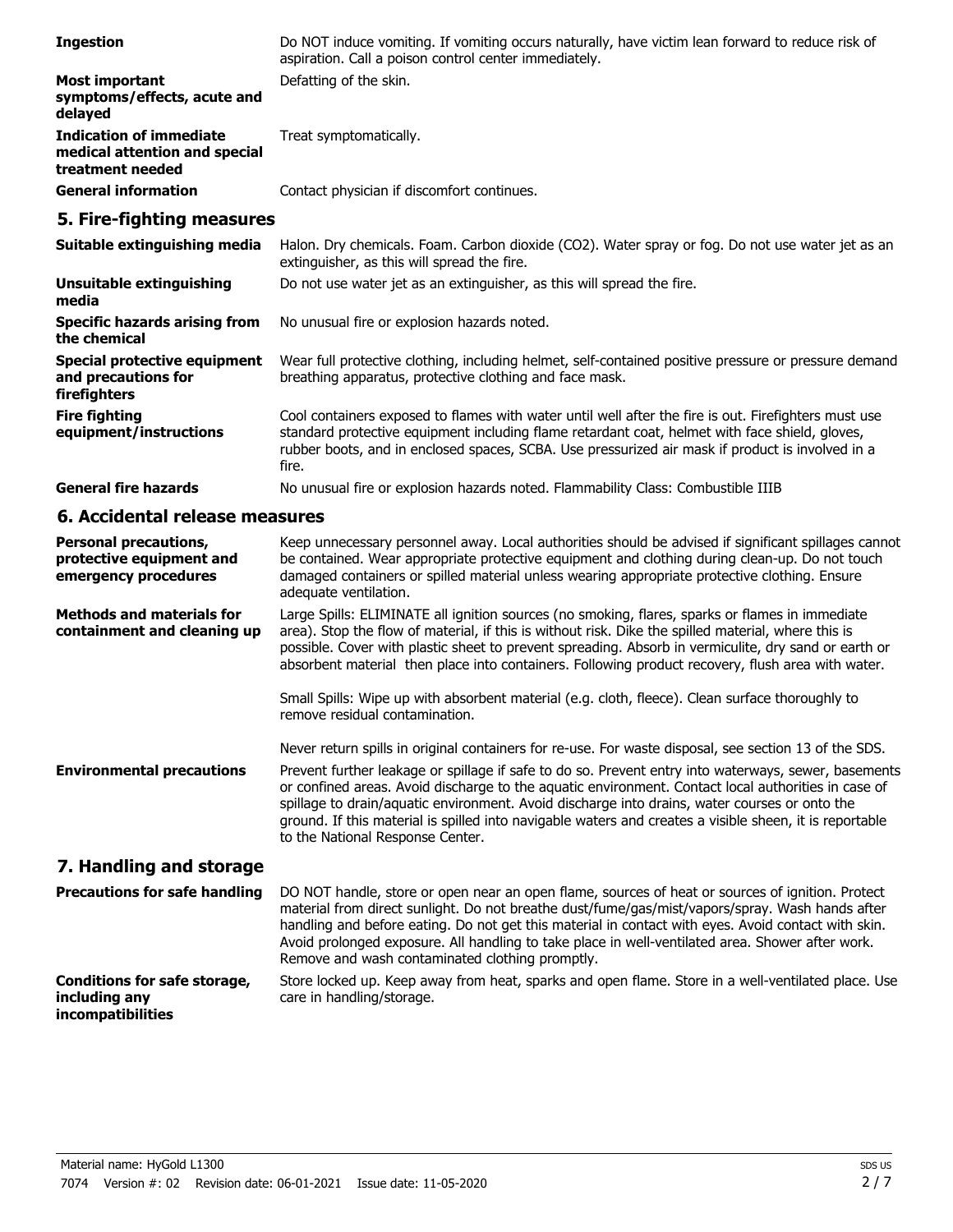## **8. Exposure controls/personal protection**

#### **Occupational exposure limits**

| <b>Components</b>                                                                                        | US. OSHA Table Z-1 Limits for Air Contaminants (29 CFR 1910.1000)<br><b>Type</b>                                                                                                                                                                         | <b>Value</b>  | Form                |
|----------------------------------------------------------------------------------------------------------|----------------------------------------------------------------------------------------------------------------------------------------------------------------------------------------------------------------------------------------------------------|---------------|---------------------|
| <b>DISTILLATES</b><br>(PETROLEUM),<br><b>HYDROTREATED HEAVY</b><br><b>NAPHTHENIC (CAS</b><br>64742-52-5) | PEL                                                                                                                                                                                                                                                      | $5$ mg/m $3$  | Mist.               |
| <b>US. ACGIH Threshold Limit Values</b><br><b>Material</b>                                               | <b>Type</b>                                                                                                                                                                                                                                              | <b>Value</b>  | <b>Form</b>         |
| HyGold L1300                                                                                             | <b>TWA</b>                                                                                                                                                                                                                                               | 5 mg/m $3$    | Inhalable fraction. |
| <b>Components</b>                                                                                        | <b>Type</b>                                                                                                                                                                                                                                              | <b>Value</b>  | Form                |
| <b>DISTILLATES</b><br>(PETROLEUM),<br>HYDROTREATED HEAVY<br>NAPHTHENIC (CAS<br>64742-52-5)               | <b>TWA</b>                                                                                                                                                                                                                                               | $5$ mg/m $3$  | Inhalable fraction. |
| <b>US. NIOSH: Pocket Guide to Chemical Hazards</b><br><b>Material</b>                                    | <b>Type</b>                                                                                                                                                                                                                                              | <b>Value</b>  | <b>Form</b>         |
| HyGold L1300                                                                                             | Ceiling                                                                                                                                                                                                                                                  | 1800 mg/m3    |                     |
|                                                                                                          | <b>STEL</b>                                                                                                                                                                                                                                              | $10$ mg/m $3$ | Mist.               |
| <b>Components</b>                                                                                        | <b>Type</b>                                                                                                                                                                                                                                              | <b>Value</b>  | <b>Form</b>         |
| <b>DISTILLATES</b><br>(PETROLEUM),<br><b>HYDROTREATED HEAVY</b><br><b>NAPHTHENIC (CAS</b><br>64742-52-5) | Ceiling                                                                                                                                                                                                                                                  | 1800 mg/m3    |                     |
|                                                                                                          | <b>STEL</b>                                                                                                                                                                                                                                              | $10$ mg/m $3$ | Mist.               |
|                                                                                                          | <b>TWA</b>                                                                                                                                                                                                                                               | 350 mg/m3     |                     |
| <b>Biological limit values</b>                                                                           | No biological exposure limits noted for the ingredient(s).                                                                                                                                                                                               |               |                     |
| <b>Appropriate engineering</b><br>controls                                                               | Provide adequate ventilation, including appropriate local extraction, to ensure that the defined<br>occupational exposure limit is not exceeded.                                                                                                         |               |                     |
| Eye/face protection<br><b>Skin protection</b>                                                            | Individual protection measures, such as personal protective equipment<br>Goggles/face shield are recommended.                                                                                                                                            |               |                     |
| <b>Hand protection</b>                                                                                   | Chemical resistant gloves are recommended. If contact with forearms is likely wear gauntlet style<br>gloves.                                                                                                                                             |               |                     |
| <b>Other</b>                                                                                             | Chemical/oil resistant clothing is recommended. Launder contaminated clothing before reuse.                                                                                                                                                              |               |                     |
| <b>Respiratory protection</b>                                                                            | Under normal conditions, respirator is not normally required. When workers are facing<br>concentrations above the exposure limit they must use appropriate certified respirators.                                                                        |               |                     |
| <b>Thermal hazards</b>                                                                                   | Not available.                                                                                                                                                                                                                                           |               |                     |
| <b>General hygiene</b><br>considerations                                                                 | Always observe good personal hygiene measures, such as washing after handling the material and<br>before eating, drinking, and/or smoking. Routinely wash work clothing to remove contaminants.<br>Discard contaminated footwear that cannot be cleaned. |               |                     |
| 9. Physical and chemical properties                                                                      |                                                                                                                                                                                                                                                          |               |                     |
| <b>Appearance</b>                                                                                        | Clear & bright                                                                                                                                                                                                                                           |               |                     |

| <b>Physical state</b> | Liquid.             |
|-----------------------|---------------------|
| Form                  | Liguid.             |
| Color                 | Amber               |
| Odor                  | Mild Petroleum Odor |
| Odor threshold        | Not available.      |
|                       |                     |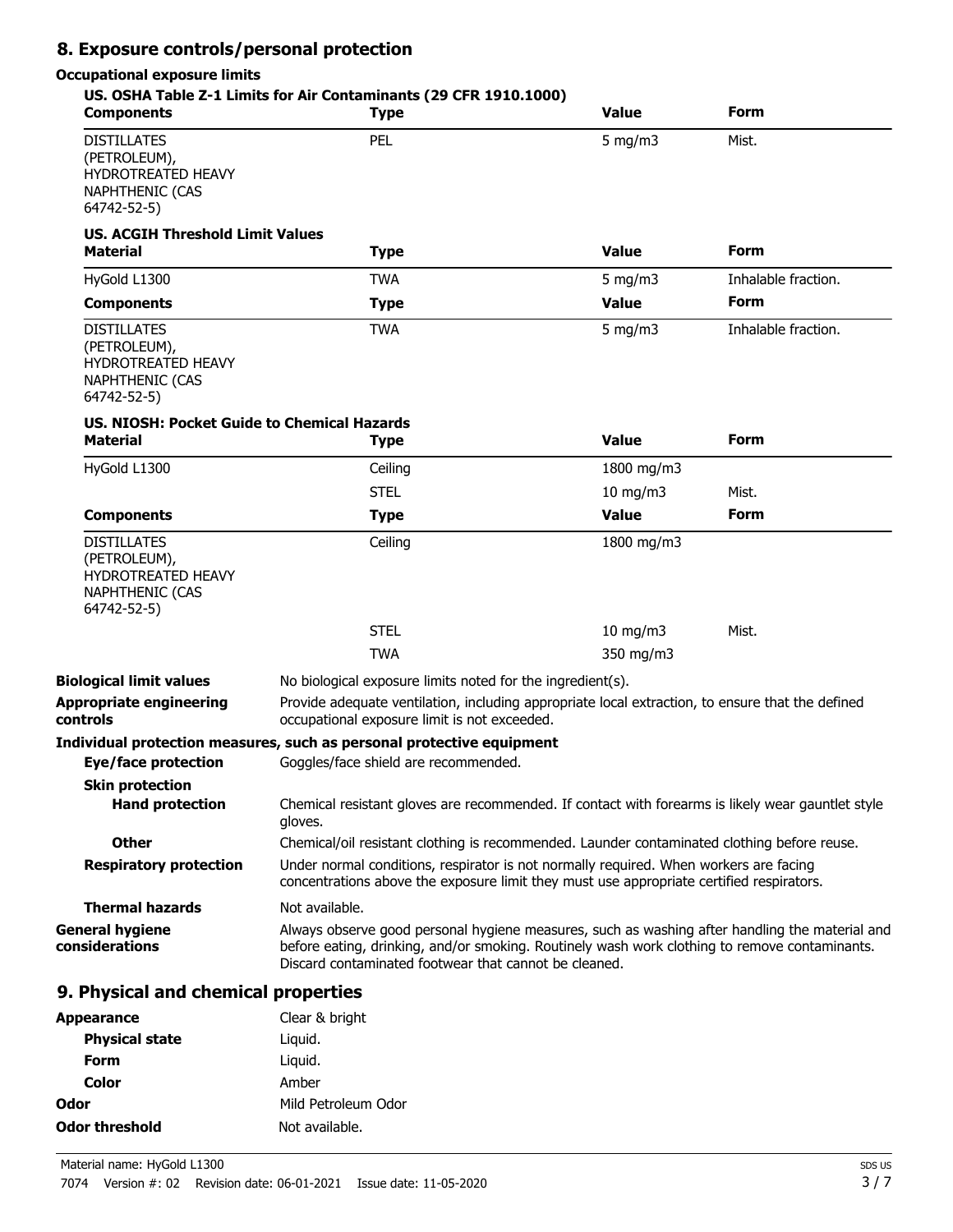| рH                                                | Not available.                                  |
|---------------------------------------------------|-------------------------------------------------|
| <b>Melting point/freezing point</b>               | Not available.                                  |
| Initial boiling point and<br>boiling range        | Not available.                                  |
| <b>Flash point</b>                                | 446.0 °F (230.0 °C) Cleveland Open Cup ASTM D92 |
| <b>Evaporation rate</b>                           | Not available.                                  |
| <b>Flammability (solid, gas)</b>                  | Not available.                                  |
| Upper/lower flammability or explosive limits      |                                                 |
| Flammability limit - lower Not available.<br>(%)  |                                                 |
| <b>Flammability limit -</b><br>upper $(\% )$      | Not available.                                  |
| <b>Explosive limit - lower</b><br>(9/6)           | Not available.                                  |
| <b>Explosive limit - upper</b><br>(9/6)           | Not available.                                  |
| Vapor pressure                                    | Not available.                                  |
| <b>Vapor density</b>                              | Not available.                                  |
| <b>Relative density</b>                           | 0.921 @15.6°C/60°F                              |
| Solubility(ies)                                   |                                                 |
| Solubility (water)                                | Insoluble                                       |
| <b>Partition coefficient</b><br>(n-octanol/water) | Not established.                                |
| <b>Auto-ignition temperature</b>                  | Not available.                                  |
| <b>Decomposition temperature</b>                  | Not available.                                  |
| <b>Viscosity</b>                                  | 252 cSt @40°C/104°F                             |
|                                                   |                                                 |

## **10. Stability and reactivity**

| <b>Reactivity</b>                            | The product is stable and non-reactive under normal conditions of use, storage and transport                        |
|----------------------------------------------|---------------------------------------------------------------------------------------------------------------------|
| <b>Chemical stability</b>                    | Stable.                                                                                                             |
| <b>Possibility of hazardous</b><br>reactions | Hazardous polymerization does not occur.                                                                            |
| <b>Conditions to avoid</b>                   | Heat, flames and sparks. Avoid temperatures exceeding the flash point.                                              |
| <b>Incompatible materials</b>                | Strong oxidizing agents.                                                                                            |
| <b>Hazardous decomposition</b><br>products   | Upon decomposition, this product emits carbon monoxide, carbon dioxide and/or low molecular<br>weight hydrocarbons. |

## **11. Toxicological information**

#### **Information on likely routes of exposure**

| <b>Inhalation</b>                                                                  | May be harmful if inhaled. However, this product does not currently meet the criteria for<br>classification.                                                            |
|------------------------------------------------------------------------------------|-------------------------------------------------------------------------------------------------------------------------------------------------------------------------|
| <b>Skin contact</b>                                                                | Frequent or prolonged contact may defat and dry the skin, leading to discomfort and dermatitis                                                                          |
| Eye contact                                                                        | May be irritating to eyes.                                                                                                                                              |
| <b>Ingestion</b>                                                                   | May cause gastrointestinal discomfort if swallowed. Do not induce vomiting. Vomiting may<br>increase risk of product aspiration. Expected to be a low ingestion hazard. |
| Symptoms related to the<br>physical, chemical and<br>toxicological characteristics | Not available.                                                                                                                                                          |
| To Concerting on the factor land of a Claster                                      |                                                                                                                                                                         |

#### **Information on toxicological effects**

| <b>Acute toxicity</b>                | Not classified.                                                                               |
|--------------------------------------|-----------------------------------------------------------------------------------------------|
| <b>Skin corrosion/irritation</b>     | Not classified. May cause defatting of the skin, but is neither an irritant nor a sensitizer. |
| Serious eye damage/eye<br>irritation | Not classified.                                                                               |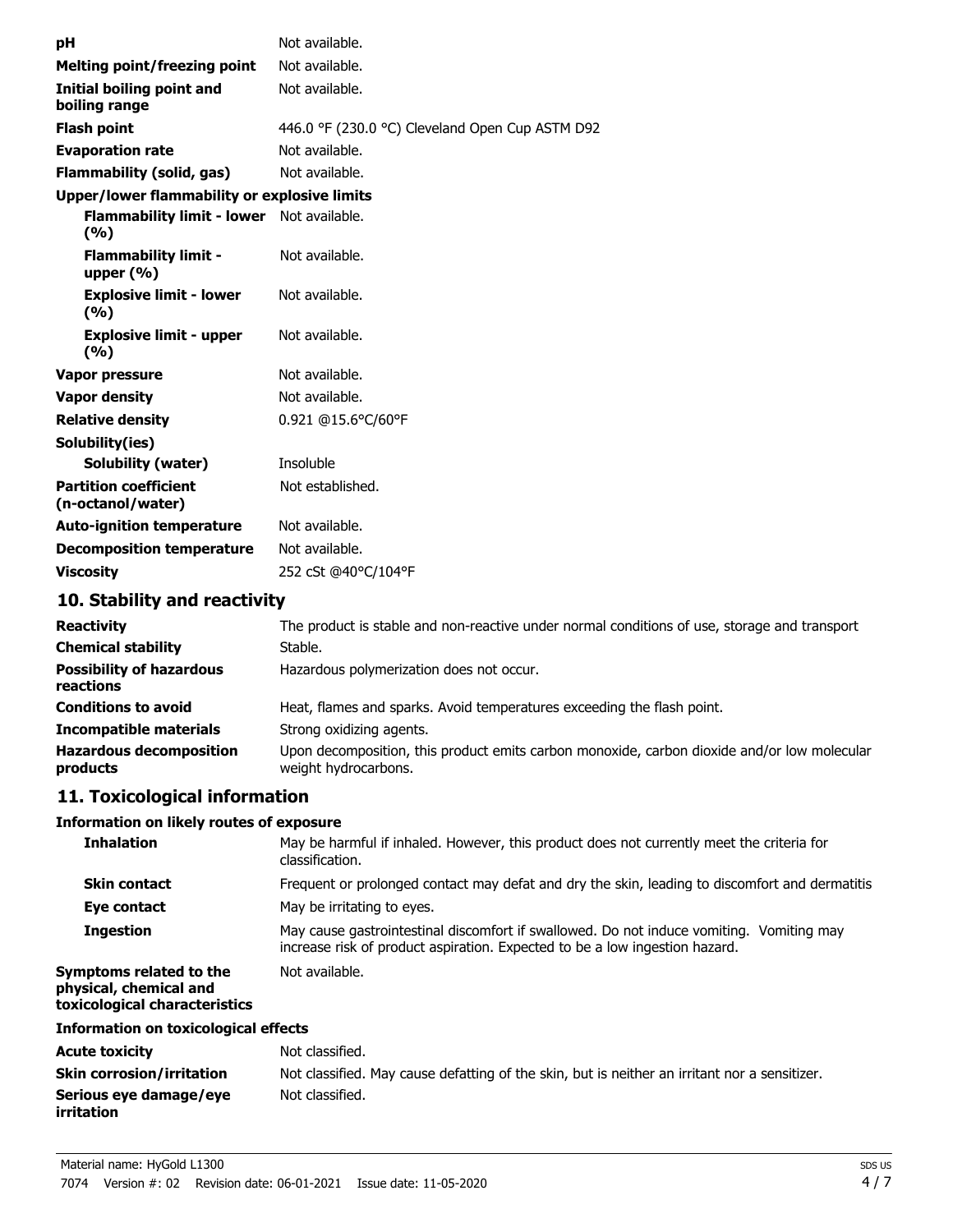| Respiratory or skin sensitization                     |                                                                                                                                                                                                          |                                                                                     |
|-------------------------------------------------------|----------------------------------------------------------------------------------------------------------------------------------------------------------------------------------------------------------|-------------------------------------------------------------------------------------|
| <b>Respiratory sensitization</b>                      | Not classified.                                                                                                                                                                                          |                                                                                     |
| <b>Skin sensitization</b>                             | Not classified.                                                                                                                                                                                          |                                                                                     |
| <b>Germ cell mutagenicity</b>                         | Non-mutagenic based on Modified Ames Assay.                                                                                                                                                              |                                                                                     |
| Carcinogenicity                                       | This product is not considered to be a carcinogen by IARC, ACGIH, NTP, or OSHA. Meets EL<br>requirement of less than 3% (w/w) DMSO extract for total polycyclic aromatic compound (PAC)<br>using IP 346. |                                                                                     |
|                                                       | <b>IARC Monographs. Overall Evaluation of Carcinogenicity</b>                                                                                                                                            |                                                                                     |
| NAPHTHENIC (CAS 64742-52-5)                           | DISTILLATES (PETROLEUM), HYDROTREATED HEAVY<br>3 Not classifiable as to carcinogenicity to humans.                                                                                                       |                                                                                     |
|                                                       | OSHA Specifically Regulated Substances (29 CFR 1910.1001-1052)                                                                                                                                           |                                                                                     |
| Not regulated.                                        |                                                                                                                                                                                                          |                                                                                     |
|                                                       | US. National Toxicology Program (NTP) Report on Carcinogens                                                                                                                                              |                                                                                     |
| Not listed.                                           |                                                                                                                                                                                                          |                                                                                     |
| <b>Reproductive toxicity</b>                          | Contains no ingredient listed as toxic to reproduction                                                                                                                                                   |                                                                                     |
| Specific target organ toxicity<br>- single exposure   | Not classified.                                                                                                                                                                                          |                                                                                     |
| Specific target organ toxicity<br>- repeated exposure | Not classified.                                                                                                                                                                                          |                                                                                     |
| <b>Aspiration hazard</b>                              | Not classified.                                                                                                                                                                                          |                                                                                     |
| <b>Chronic effects</b>                                |                                                                                                                                                                                                          | Prolonged or repeated contact may cause drying, cracking, or irritation of the skin |
| 12. Ecological information                            |                                                                                                                                                                                                          |                                                                                     |
| <b>Ecotoxicity</b>                                    | Not expected to be harmful to aquatic organisms.                                                                                                                                                         |                                                                                     |

| -----------                          | $1.000$ cripted to be naming to again or gaments.                                                                                                                                          |
|--------------------------------------|--------------------------------------------------------------------------------------------------------------------------------------------------------------------------------------------|
| <b>Persistence and degradability</b> | Not inherently biodegradable.                                                                                                                                                              |
| <b>Bioaccumulative potential</b>     | Bioaccumulation is unlikely to be significant because of the low water solubility of this product.                                                                                         |
| Mobility in soil                     | Not available.                                                                                                                                                                             |
| <b>Other adverse effects</b>         | No other adverse environmental effects (e.g. ozone depletion, photochemical ozone creation<br>potential, endocrine disruption, global warming potential) are expected from this component. |

## **13. Disposal considerations**

| <b>Disposal instructions</b>                    | When this product as supplied is to be discarded as waste, it does not meet the definition of a<br>RCRA waste under 40 CFR 261. Disposal recommendations are based on material as supplied.<br>Disposal must be in accordance with current applicable laws and regulations, and material<br>characteristics at time of disposal. |
|-------------------------------------------------|----------------------------------------------------------------------------------------------------------------------------------------------------------------------------------------------------------------------------------------------------------------------------------------------------------------------------------|
| Hazardous waste code                            | Not applicable.                                                                                                                                                                                                                                                                                                                  |
| <b>Waste from residues /</b><br>unused products | Dispose of in accordance with local regulations. Avoid discharge into water courses or onto the<br>ground.                                                                                                                                                                                                                       |
| <b>Contaminated packaging</b>                   | Empty containers should be taken to an approved waste handling site for recycling or disposal.<br>Since emptied containers may retain product residue, follow label warnings even after container is<br>emptied. Offer rinsed packaging material to local recycling facilities.                                                  |

## **14. Transport information**

#### **DOT**

Not regulated as dangerous goods.

## **IATA**

Not regulated as dangerous goods.

## **IMDG**

Not regulated as dangerous goods.

**Transport in bulk according to** Not available. **Annex II of MARPOL 73/78 and the IBC Code**

**General information** Not regulated as dangerous goods.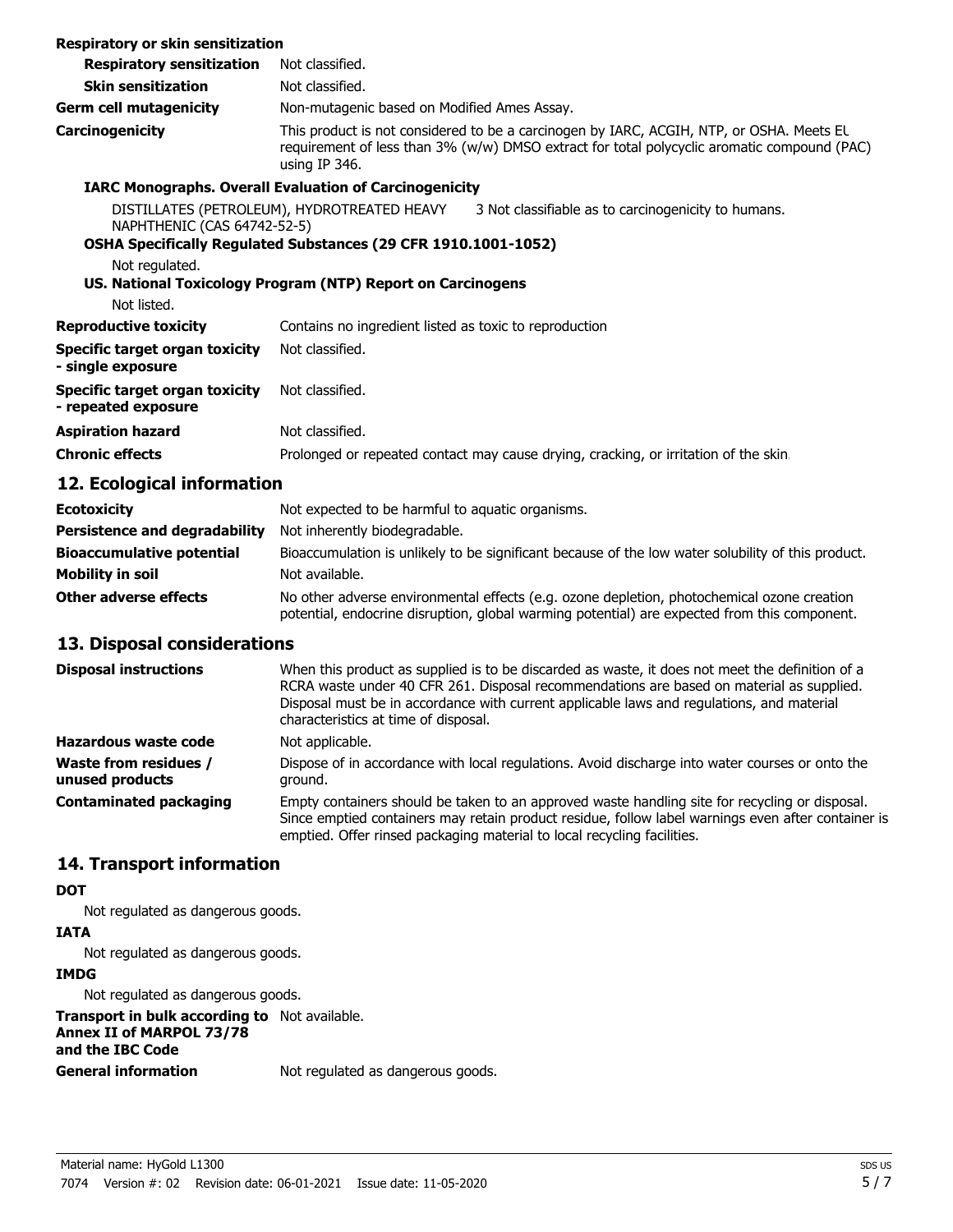#### **15. Regulatory information**

| <b>US federal regulations</b>                                           | This product is not known to be a "Hazardous Chemical" as defined by the OSHA Hazard<br>Communication Standard, 29 CFR 1910.1200.<br>All components are on the U.S. EPA TSCA Inventory List. |                        |
|-------------------------------------------------------------------------|----------------------------------------------------------------------------------------------------------------------------------------------------------------------------------------------|------------------------|
|                                                                         | CERCLA/SARA Hazardous Substances - Not applicable.                                                                                                                                           |                        |
|                                                                         | TSCA Section 12(b) Export Notification (40 CFR 707, Subpt. D)                                                                                                                                |                        |
| Not regulated.<br><b>CERCLA Hazardous Substance List (40 CFR 302.4)</b> |                                                                                                                                                                                              |                        |
| Not listed.<br><b>SARA 304 Emergency release notification</b>           |                                                                                                                                                                                              |                        |
| Not regulated.                                                          | OSHA Specifically Regulated Substances (29 CFR 1910.1001-1052)                                                                                                                               |                        |
| Not regulated.                                                          |                                                                                                                                                                                              |                        |
| <b>SARA 302 Extremely hazardous substance</b>                           | <b>Superfund Amendments and Reauthorization Act of 1986 (SARA)</b>                                                                                                                           |                        |
| Not listed.                                                             |                                                                                                                                                                                              |                        |
| <b>SARA 311/312</b><br><b>Hazardous chemical</b>                        | No                                                                                                                                                                                           |                        |
| <b>SARA 313 (TRI reporting)</b><br>Not regulated.                       |                                                                                                                                                                                              |                        |
| <b>Other federal regulations</b>                                        |                                                                                                                                                                                              |                        |
| Not regulated.                                                          | Clean Air Act (CAA) Section 112 Hazardous Air Pollutants (HAPs) List<br>Clean Air Act (CAA) Section 112(r) Accidental Release Prevention (40 CFR 68.130)                                     |                        |
| Not regulated.                                                          |                                                                                                                                                                                              |                        |
| <b>Safe Drinking Water Act</b><br>(SDWA)                                | Not regulated.                                                                                                                                                                               |                        |
| <b>International Inventories</b>                                        |                                                                                                                                                                                              |                        |
| Country(s) or region                                                    | <b>Inventory name</b>                                                                                                                                                                        | On inventory (yes/no)* |
| Australia                                                               | Australian Inventory of Chemical Substances (AICS)                                                                                                                                           | Yes                    |
| Canada                                                                  | Domestic Substances List (DSL)                                                                                                                                                               | Yes                    |
| Canada                                                                  | Non-Domestic Substances List (NDSL)                                                                                                                                                          | No                     |
| China                                                                   | Inventory of Existing Chemical Substances in China (IECSC)                                                                                                                                   | Yes                    |
| Europe                                                                  | European Inventory of Existing Commercial Chemical Substances<br>(EINECS)                                                                                                                    | Yes                    |
| Europe                                                                  | European List of Notified Chemical Substances (ELINCS)                                                                                                                                       | No                     |
| Japan                                                                   | Inventory of Existing and New Chemical Substances (ENCS)                                                                                                                                     | Yes                    |
| Korea                                                                   | Existing Chemicals List (ECL)                                                                                                                                                                | Yes                    |
| New Zealand                                                             | New Zealand Inventory                                                                                                                                                                        | Yes                    |
| Philippines                                                             | Philippine Inventory of Chemicals and Chemical Substances<br>(PICCS)                                                                                                                         | Yes                    |
| Taiwan                                                                  | Taiwan Chemical Substance Inventory (TCSI)                                                                                                                                                   | Yes                    |
| United States & Puerto Rico                                             | Toxic Substances Control Act (TSCA) Inventory                                                                                                                                                | Yes                    |

\*A "Yes" indicates that all components of this product comply with the inventory requirements administered by the governing country(s) A "No" indicates that one or more components of the product are not listed or exempt from listing on the inventory administered by the governing country(s).

## **16. Other information, including date of preparation or last revision**

| Issue date           | 11-05-2020 |
|----------------------|------------|
| <b>Revision date</b> | 06-01-2021 |
| Version #            | በ2         |